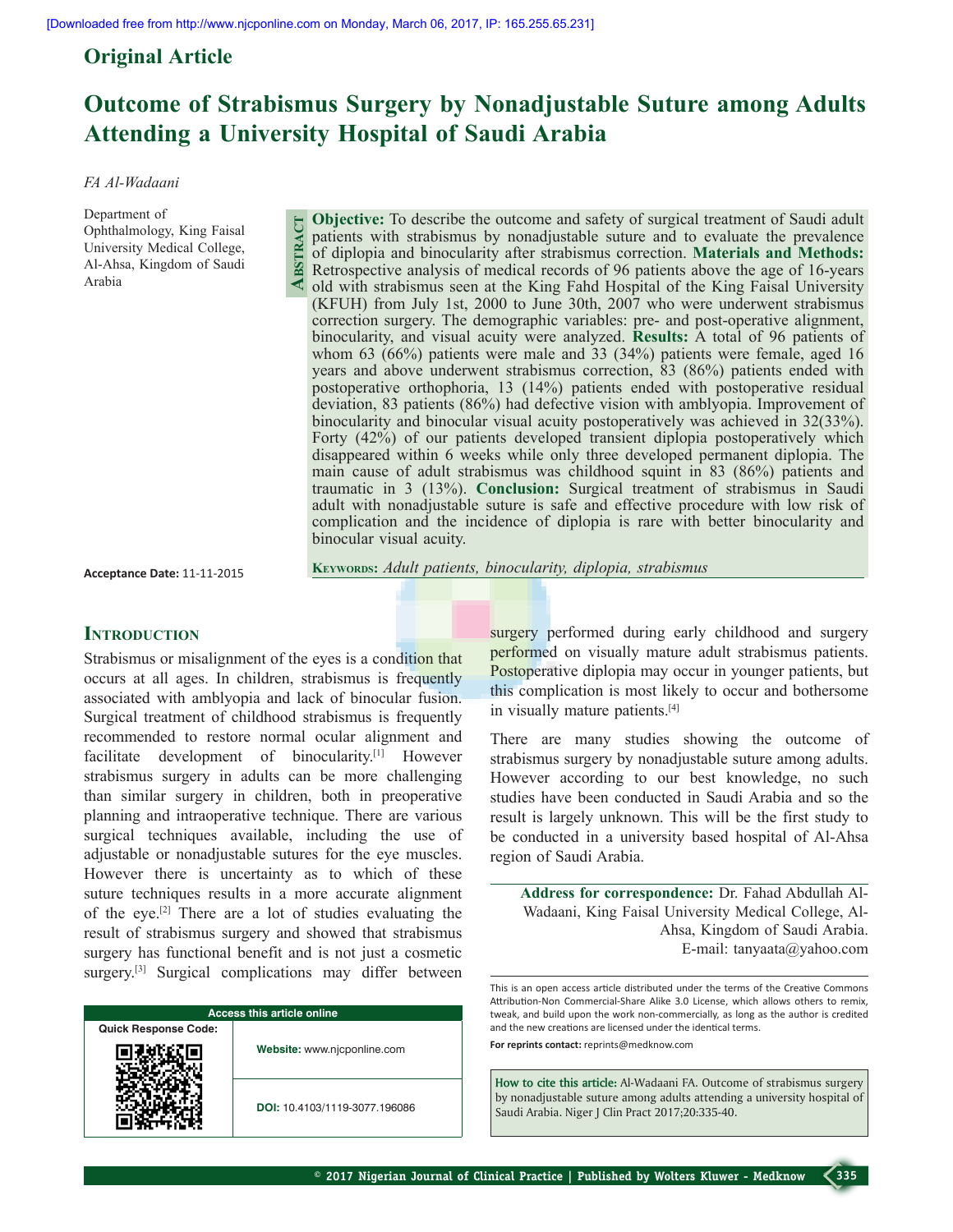## **Methods and Materials**

After signed consent of each patient and ethical approval from King Faisal University's ethical committee, a retrospective study of 96 adult patients who underwent strabismus surgery in King Fahd Hospital of King Faisal University from July 1st, 2000 to June 30th, 2007 was undertaken.

All the patients included in this study were above 16-years old with range of 16- to 61- years old. Full eye examination including the best corrected visual acuity (BCVA) by Snellen chart, visual acuity improvement with Log MAR, type of refractive error, auto-refraction, subjective refraction pre- and postoperatively, and binocularity with Worth 4-dot and streoacuity were performed in all patients. In addition to the usual testing of ocular motility and sensory status, all patients with constant strabismus were tested while wearing an appropriate optical correction. Mild refractive error was equal to or better than 6/18 while moderate and severe refractive error were  $6/118$  to  $6/60$  and  $6/60$  to  $3/60$ , respectively. The patients were then told to fixate on a Snellen optotype close in size to the vision threshold in their better-seeing eye. The deviations were then neutralized by placing prisms over the deviating eye (Krimsky Test). The patients were asked if he or she sees double. Regardless of the response to this test, the prism was removed and reintroduced with increasing power using either a prism bar or rotary prism. Beginning with 0 prism diopter (PD) the amount of prism was increased till it overcorrected the deviation by 5-10 PD. The patients were instructed to report if and when diplopia occurs as the prism power is increased. The prism power were successively decreased and again increased (perhaps several times) to determine at what point the diplopia can be eliminated and if the findings are reproducible the point the patients reported seeing double.

If patients did not see double with any of these tests, it was assumed that they would not see double after surgery, and no further testing was done. Patients who did report diplopia were told that there was a small risk of their having persistent postoperative diplopia.

Anisometropia were considered if  $1D \geq$  myopia, 1.5D  $\geq$  hypermetropia, and 1.5D  $\geq$  astigmatism was found.<sup>[5]</sup> Extraocular muscle (EOM) movements, deviation at near and distance by prism and cover testing with and without correction, Ocular alignment and fixation pattern pre- and postoperatively were assessed. Anterior segment and fundus examination were done. Cases with history of previous strabismus surgery were excluded. Minimum postoperative follow-up for all patients was 6 months. The data were entered and processed using SPSS version 16 (SPSS Inc Chicago, IL, USA). A *p*-value of  $\leq 0.05$ was considered as statistically significant. For categorical data, proportions and percent were used for expression.

## **Results**

Data from a total of 96 patients were collected. Sixty three  $(66\%)$  of patients were male and 33  $(34\%)$  were female .The age of all these subjects was in the range of 16-61 with a mean of 23 years  $\pm$  8 years [Table 1]. Out of 96 patients, 23 (24%) were with unilateral esotropia (ET), 17 (17%) with alternating esotropia [ET], 29 (30%) with unilateral exotropia [XT], 26 (27%) with alternating exotropia, and 1 (1%) patients with hypotropia [Table 2]. Eighty three (86.45%) patients had squint since childhood [52 (63%) congenital and 31 (37%) with anisometropia], 11 (11.45%) patients with a history of trauma  $[9 (70\%)$ with penetrating and 2 (15%) with nonpenetrating eye trauma], and 2 (2.1%) patient with postsinus surgery [Table 3]. Forty (42%) out of 96 patients had normal vision (6/6 on Snellen chart) while 56 (58%) patients

| <b>Table 1: Demographic information</b> |                                              |  |  |
|-----------------------------------------|----------------------------------------------|--|--|
| <b>Sex</b>                              | <b>Number</b>                                |  |  |
| Male                                    | 63                                           |  |  |
| Female                                  | 33                                           |  |  |
| Age                                     | Range of 16-61 with a mean of 23 years $\pm$ |  |  |
|                                         | 8 years                                      |  |  |

|                           | <b>Table 2: Types of strabismus</b> |           |
|---------------------------|-------------------------------------|-----------|
| <b>Type of strabismus</b> |                                     | No. (%)   |
| Esotropia                 | Unilateral                          | 23(24%)   |
|                           | Alternating                         | 17(18%)   |
| Exotropia                 | Unilateral                          | 29(30.%)  |
|                           | Alternating                         | 26(27%)   |
| Hypotropa                 |                                     | $1(1\%)$  |
| Total                     |                                     | 96 (100%) |

| Table 3: The onset time of strabismus |                       |                      |              |                    |              |  |  |
|---------------------------------------|-----------------------|----------------------|--------------|--------------------|--------------|--|--|
| <b>Gender</b>                         | Total<br><b>Onset</b> |                      |              |                    |              |  |  |
|                                       |                       | Childhood strabismus |              | Adult onset        |              |  |  |
|                                       | Congenital            | Anisometropia        | Traumatic    | Post sinus surgery |              |  |  |
| Male                                  | 32(33%)               | 21(22%)              | $9(9.4\%)$   | $2(2.1\%)$         | $64(66.5\%)$ |  |  |
| Female                                | 20(21%)               | $10(10.4\%)$         | $2(2.1\%)$   |                    | $32(33.5\%)$ |  |  |
| Total                                 | 52 $(54%)$            | $31(32.4\%)$         | $11(11.5\%)$ | $2(2.1\%)$         | $96(100\%)$  |  |  |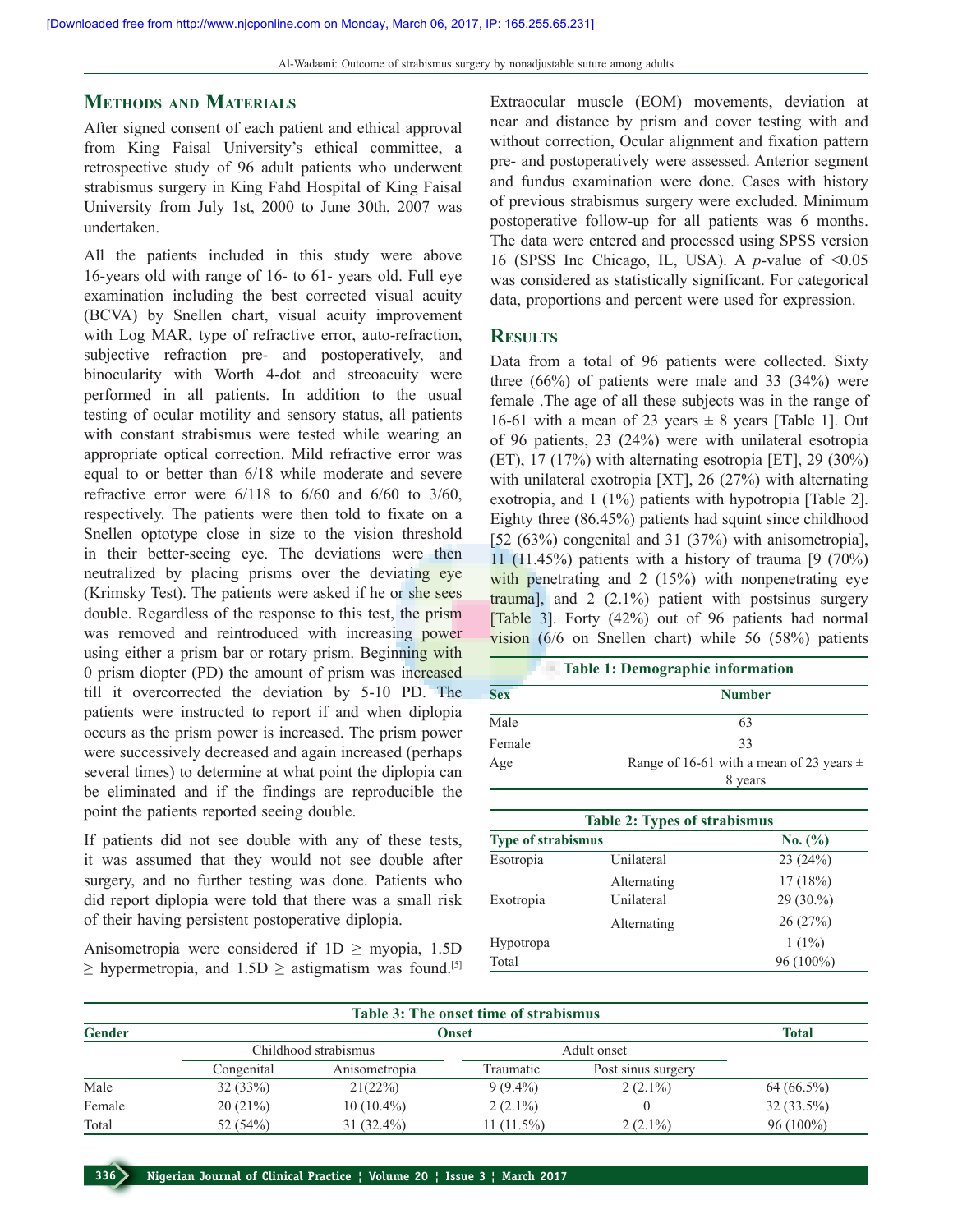| Al-Wadaani: Outcome of strabismus surgery by nonadjustable suture among adults |  |  |  |  |  |
|--------------------------------------------------------------------------------|--|--|--|--|--|
|                                                                                |  |  |  |  |  |

|                           |                      |                     |                                 | Table 4: Type of strabismus and their visual status |                  |                         |                         |                                   |                  |                                 |
|---------------------------|----------------------|---------------------|---------------------------------|-----------------------------------------------------|------------------|-------------------------|-------------------------|-----------------------------------|------------------|---------------------------------|
| <b>Type of strabismus</b> |                      | Total no.<br>$(\%)$ | <b>Defective</b><br>vision /No. |                                                     |                  |                         |                         |                                   |                  | <b>Normal</b><br>vision $(6/6)$ |
|                           |                      |                     | <b>Level of</b>                 |                                                     |                  |                         |                         |                                   |                  | on Snellen                      |
|                           |                      |                     | refractive                      |                                                     |                  | <b>Refractive error</b> |                         |                                   |                  | chart)                          |
|                           |                      |                     | error                           | Hypermetropia                                       | Anisometric      | <b>Type</b><br>Myopia   |                         | Anisometric Emmetropia            |                  |                                 |
|                           |                      |                     |                                 |                                                     | hypermetropia    |                         | <b>Myopia</b>           |                                   |                  |                                 |
|                           | Esotropia Unilateral | 23(24%)             | 22                              |                                                     | 6                | 4                       | 5                       | 6                                 | 1                | 1                               |
|                           |                      |                     |                                 | Mild                                                |                  | $\boldsymbol{0}$        | $\overline{0}$          | $\boldsymbol{0}$                  |                  |                                 |
|                           |                      |                     |                                 | Moderate                                            | $\overline{2}$   | 3                       | $\overline{4}$          |                                   |                  |                                 |
|                           |                      |                     |                                 | Severe                                              | 3                |                         |                         | 5                                 |                  |                                 |
|                           | Alternating          | 17(18%)             | $\overline{c}$                  |                                                     | $\mathbf{0}$     | $\boldsymbol{0}$        | $\overline{0}$          | $\boldsymbol{0}$                  | $\overline{c}$   | 15                              |
|                           | Exotropia Unilateral | $29(30\%)$          | 28                              |                                                     | 4                | 12                      | 3                       | 9                                 | $\theta$         | 1                               |
|                           |                      |                     |                                 | Mild                                                | $\theta$         |                         | $\overline{0}$          | $\boldsymbol{0}$                  |                  |                                 |
|                           |                      |                     |                                 | Moderate                                            | 3                | 8                       | $\overline{0}$          | 6                                 |                  |                                 |
|                           |                      |                     |                                 | Severe                                              |                  | 3                       | 3                       | 3                                 |                  |                                 |
|                           | Alternating          | 26(27%)             | 6                               |                                                     | $\mathbf{0}$     | $\overline{0}$          | 6                       | $\boldsymbol{0}$                  | $\boldsymbol{0}$ | 20                              |
|                           |                      |                     |                                 | Mild                                                |                  |                         | $\Omega$                |                                   |                  |                                 |
|                           |                      |                     |                                 | Moderate                                            |                  |                         | 2                       |                                   |                  |                                 |
|                           |                      |                     |                                 | Severe                                              |                  |                         | 4                       |                                   |                  |                                 |
| Hypotropa                 |                      | $1(1\%)$            |                                 |                                                     | $\boldsymbol{0}$ | $\boldsymbol{0}$        | $\overline{0}$          | $\boldsymbol{0}$                  |                  |                                 |
| Total                     |                      |                     | 96 (100%) 58 (60.4%)            |                                                     | $10(10.42\%)$    |                         | 16 (16.67%) 14 (14.58%) | $15(15.63\%)$ 3 (3.1%) 38 (39.6%) |                  |                                 |

| Table 5: Classification of deviation among the study subjects preoperatively and postoperatively |                           |                                     |                          |  |
|--------------------------------------------------------------------------------------------------|---------------------------|-------------------------------------|--------------------------|--|
| <b>Type of strabismus</b>                                                                        | <b>Number of patients</b> | Degree of deviation pre operatively | <b>Improvement after</b> |  |
|                                                                                                  |                           |                                     | surgery                  |  |
| Unilateral Esotropia                                                                             | $\boldsymbol{0}$          | 10-20 PD                            |                          |  |
|                                                                                                  | 8                         | 21-30 PD                            | <20PD                    |  |
|                                                                                                  | 12                        | 31-40 PD                            | [ $20<$ ] PD             |  |
|                                                                                                  | 3                         | 41-50 PD                            | 20-30PD                  |  |
|                                                                                                  | 23                        | Range 25-50 PD and mean of 35.8 PD  |                          |  |
| Total                                                                                            |                           |                                     |                          |  |
| Alternating Esotropia                                                                            | $\boldsymbol{0}$          | 10-20 PD                            |                          |  |
|                                                                                                  | 4                         | 21-30 PD                            | <20PD                    |  |
|                                                                                                  | 8                         | 31-40 PD                            | $<$ 20PD                 |  |
|                                                                                                  | $\overline{2}$            | 41-50 PD                            | 20-30PD                  |  |
|                                                                                                  | $\sqrt{2}$                | 51-60 PD                            | 20-30PD                  |  |
|                                                                                                  | 1                         | 61-70 PD                            | 20-30PD                  |  |
|                                                                                                  | 17                        | Range 20-70 PD and mean of 43.9 PD  |                          |  |
| Total                                                                                            |                           |                                     |                          |  |
| Unilateral Exotropia                                                                             | $\theta$                  | 10-20 PD                            |                          |  |
|                                                                                                  | 14                        | 21-30 PD                            | $<$ 20PD                 |  |
|                                                                                                  | 18                        | 31-40 PD                            | $<$ 20PD                 |  |
|                                                                                                  | $\overline{2}$            | 41-50 PD                            | 20-30PD                  |  |
|                                                                                                  | $\mathfrak{Z}$            | 51-60PD                             | 20-30PD                  |  |
|                                                                                                  | 37                        |                                     |                          |  |
| Total                                                                                            |                           |                                     |                          |  |

Range 30-60 PD base in and mean of 44 PD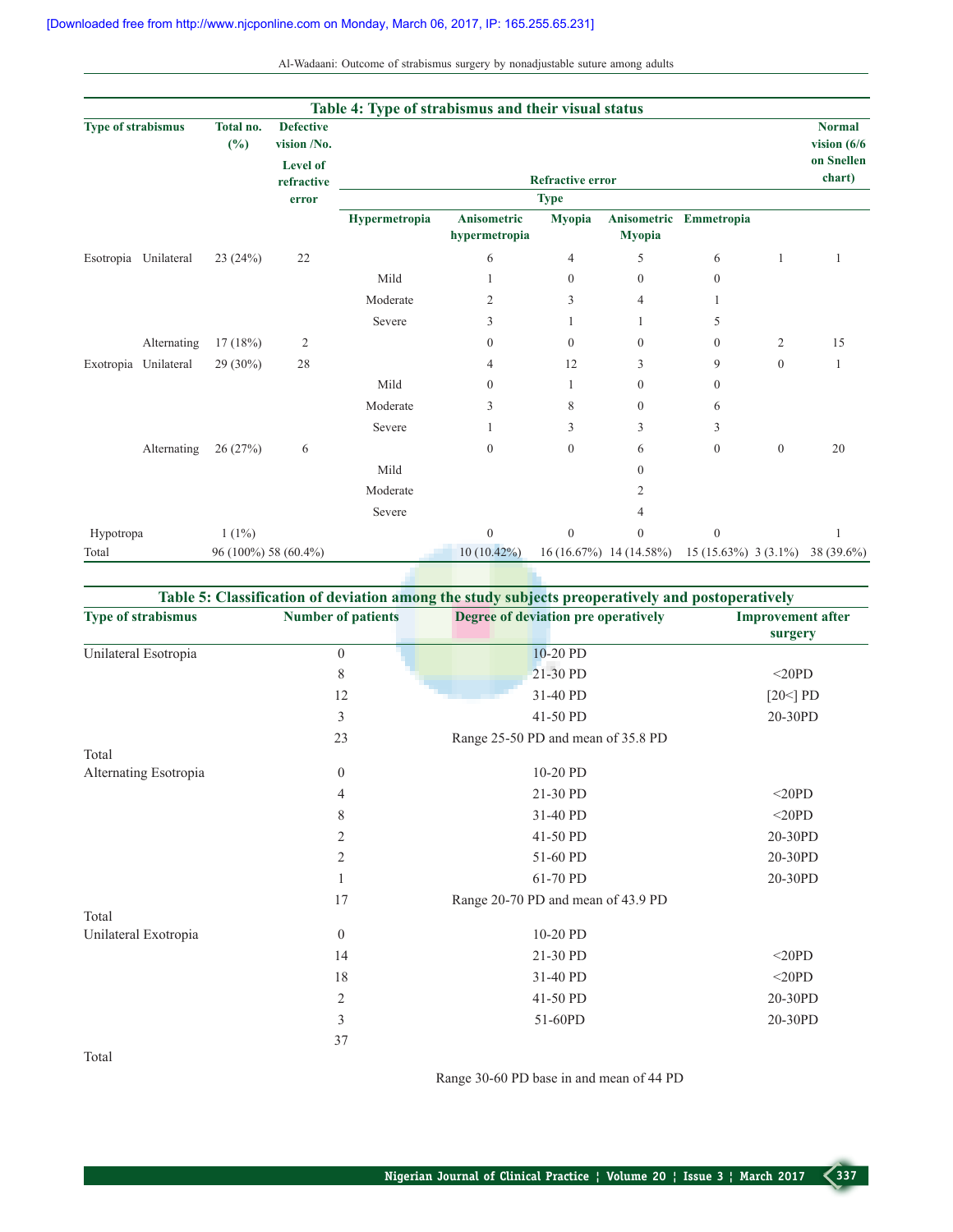#### Al-Wadaani: Outcome of strabismus surgery by nonadjustable suture among adults

## **Table 5 Continue...**

| <b>Type of strabismus</b> | <b>Number of patients</b> | Degree of deviation pre operatively | <b>Improvement after</b><br>surgery |
|---------------------------|---------------------------|-------------------------------------|-------------------------------------|
| Alternating Exotropia     | $\theta$                  | $10-20$ PD                          |                                     |
|                           | 11                        | $21-30PD$                           | $\leq$ 20PD                         |
|                           | 12                        | 31-40 PD                            | $\leq$ 20PD                         |
|                           |                           | 41-50 PD                            | 20-30PD                             |
| Total                     | 24                        | Range 20-50 PD and mean of 35.8 PD  |                                     |
| Hypotropia<br>Total       | 2<br>96                   | 30 PD                               | $20PD$                              |

| Table 6: Showing the outcome of strabismus surgery in our study |                 |               |  |  |
|-----------------------------------------------------------------|-----------------|---------------|--|--|
| Outcome of strabismus surgery                                   | No. of patients | % of patients |  |  |
| Improved Binocular vision                                       |                 |               |  |  |
| On LogMAR                                                       |                 |               |  |  |
| No improvement                                                  | 64              | 67            |  |  |
| One line improvement                                            | 22              | 23            |  |  |
| Two lines improvement                                           | 10              | 10            |  |  |
| Total                                                           | 96              | 100           |  |  |
| Improved binocularity                                           |                 |               |  |  |
| No improvement                                                  | 64              | 67            |  |  |
|                                                                 | 9               | 9             |  |  |
| Improved worth dot tests                                        | 23              | 24            |  |  |
|                                                                 |                 |               |  |  |
| Improved stereo (titmus fly test)                               | 96              | 100           |  |  |
| Total                                                           |                 |               |  |  |
| Postoperative diplopia                                          |                 |               |  |  |
| No diplopia                                                     | 53              | 55            |  |  |
| Temporary                                                       | 40              | 42            |  |  |
| Permanent                                                       | $\overline{3}$  | 3             |  |  |
| Total                                                           | 96              | 100           |  |  |
| Postoperative improvement in alignment                          |                 |               |  |  |
| Successful realignment                                          |                 |               |  |  |
| Unplanned reoperation                                           | 83              | 86            |  |  |
| Total                                                           | 13              | 14            |  |  |
|                                                                 | 96              | 100           |  |  |

had defective vision. Among the patients with defective vision, 22 (37.9%) were with unilateral ET, 2 (3.5%) with alternating ET, 28 (48.3%) with unilateral XT, and 6 (10.3%) with alternating XT [Table 4].

The details of the refractive error and visual status of the patients is shown in Table 4. They underwent squint correction surgeries between July 1st, 2000 and June 30th, 2007. Surgery was performed for the first time in all these patients. The postoperative follow-up period was between 6 and 47 months, the mean of  $11.4 \pm 12.8$ months and median of 7 months. Anterior segment and

fundus examinations were all normal except in one patient (traumatic), who had right Marcus Gunn pupil with central corneal opacity and macular scar in the same eye. Preoperative deviations were the same for near and distance with correction for all the patients, Twenty three patients with unilateral ET of range 25-50 PD and mean of 35.8 PD, 17 patients with alternating ET of range 20-70 PD, and mean of 43.9 PD, 29 patients with unilateral XT of range 30-60 PD base in and mean of 44 PD, 25 patients with alternating XT of range 20-50 PD and mean of 35.8 PD, and 2 patients with hypotropia 30 PD [Table 4]. Improvement of binocular visual acuity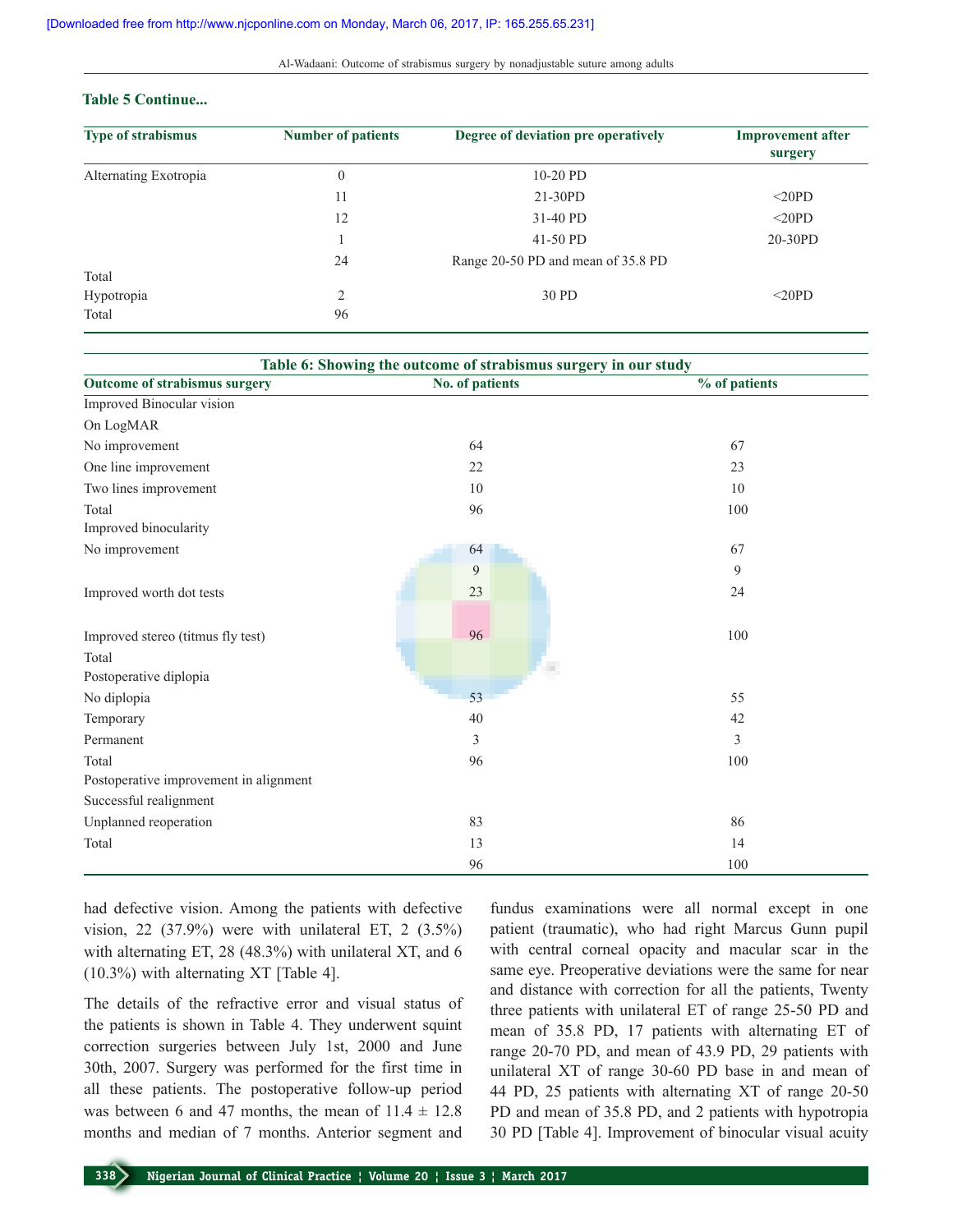postoperatively (tested on Log MAR) was observed in 32 (55%) out of 58 patients with defective vision after correction. The visual acuity could not improve in cases of amblyopia. Improvement in binocularity was also observed in those cases whose binocular vision improved [Table 5]. The improved binocularity may be due to better alignment of the eyes. Hypotropia 1 (1%) patients were operated with inferior rectus recession-(6 mm). Forty (42%) patients developed transient diplopia postoperatively (they were treated during the follow-up and the diplopia disappeared within 6 weeks). While 3 (3%) patients developed permanent diplopia. Eighty three (86%) patients improved with postoperative orthophoria (<20 PD), with preoperative deviation average 25-50 PD and mean of 36 PD. Fourteen (14%) patients improved with postoperative residual deviation 20-30 PD and mean of 25.3 with preoperative deviation average 45-70 PD and mean of 55.7.

## **Discussion**

The primary objective of most strabismus surgery in both children and adult is to normalize the ocular alignment. Surgery is capable of improving ocular alignment in the majority of patients as reported by various studies. The successful surgical alignment rate of 67-85% has been reported in these studies.<sup>[1,3,7-9]</sup> We studied 96 patients with adult strabismus who underwent surgical correction, 83 (86%) of them had excellent alignment [Table 6]. This result is comparable to Flanders and Hastings's<sup>[10]</sup> study where success rate was 82%. Fourteen (14%) patients ended with postoperative residual deviation and most of them were in high angle with average of 55 PD which might benefit more with adjustable suture where you can go for higher number and not afraid from over correction. One of the important benefits of surgical correction of strabismus in adult is postoperative binocularity. Cynthia Beauchamp *et al.*[11] in their study has found that 30 (42%) out of 72 patients aged 16- to 80-years old had postoperative improvement in the binocularity, Kushner and Morton $[12]$  studied group of patients who were 21 years and older underwent strabismus surgery, 80% of their patients demonstrated improvement in the binocularity, In our study 32 (55%) out of 58 patients with defective vision achieved postoperative improvement of binocularity which is in between of previous studies.

Postoperative diplopia is mostly temporary which is evident from Kushner's study who studied 424 strabismus adult patients without preoperative diplopia. In his study he found that 40 (9%) patients had temporary diplopia which resolved in all cases by 6 weeks postoperatively and 3 developed persistent diplopia.[13] Scott *et al.* reported temporary postoperative diplopia in 3 (0.8%) of 338 patients while 5 (1%) patients had persistent diplopia.[6] Likewise Gill and Drummond described temporary postoperative diplopia in 2 (1%) out of 137 patients while  $4$  (3%) had persistent diplopia.<sup>[14]</sup> In our study, we had 40 (42%) patients with temporary postoperative diplopia, so postoperative diplopia is a rare complication of strabismus correction in patients who did not have preoperative diplopia. Choi and Rosenbaum<sup>[15]</sup> reported 5 (24%) of 21 patients needed unplanned reoperation, Gonzales and Jaros<sup>[16]</sup> reported 3 (23%) of 13 patients needed reoperation, and Wallace *et al.*[17] reported 1 (25%) of 4 patients were needed unplanned reoperation, compared to that of the previous studies, our result showed 13 (13%) patients who needed unplanned reoperation.

### **Conclusion**

This study confirms that that surgical treatment of strabismus in adult Saudi patients with fixed suture is safe and effective and is capable of realigning the eyes with a high rate of success. The results of the success and benefits after surgical correction of adult have shown that adult strabismus is more than just a cosmetic problem, and the surgical correction is therefore essential, because some recorded improvement in the binocularity and binocular vision.

#### **Financial support and sponsorship**

Ministry of Health, Saudi Arabia.

#### **Conflicts of interest**

There are no conflicts of interest.

#### **References**

- 1. Mills MD, Coats DK, Donahue SP, Wheeler DT. American Academy of Ophthalmology. Strabismus surgery for adult, a report by American Academy of Ophthalmology. Ophthalmology 2004;111:1255-62.
- 2. Haridas A, Sundaram V. Adjustable versus non-adjustable sutures for strabismus, Intervention Review Editorial Group: Cochrane Eyes and Vision. Available from http://onlinelibrary.wiley.com/ doi/10.1002/14651858. CD004240.pub3/abstract [Last accessed on 2015 September 16].
- 3. Fawcett SL, Felius J, Stager DR. Predictive factors underlying the restoration of macular binocular vision in adults with acquired strabismus. J AAPOS 2004;8:439-44.
- 4. Kushner BJ. Intractable diplopia after strabismus surgery in adults. Arch Ophthalmol 2002;120:1498-04.
- 5. Donahue SP. The relationship between anisometropia, patient age, the development of amblyopia. Trans Am Ophthalmol Soc 2005;103:313-36.
- 6. Scott WE, Kutschke PJ, Lee WR. 20th Annual Frank Costenbader Lecture: adult strabismus. J Pediatr Ophthalmol Strabismus 1995;32:348-57.
- 7. Hertle RW. Clinical characteristics of surgically treated adult strabismus. J Pediatr Ophthalmol Strabismus 1998;35:138-45.